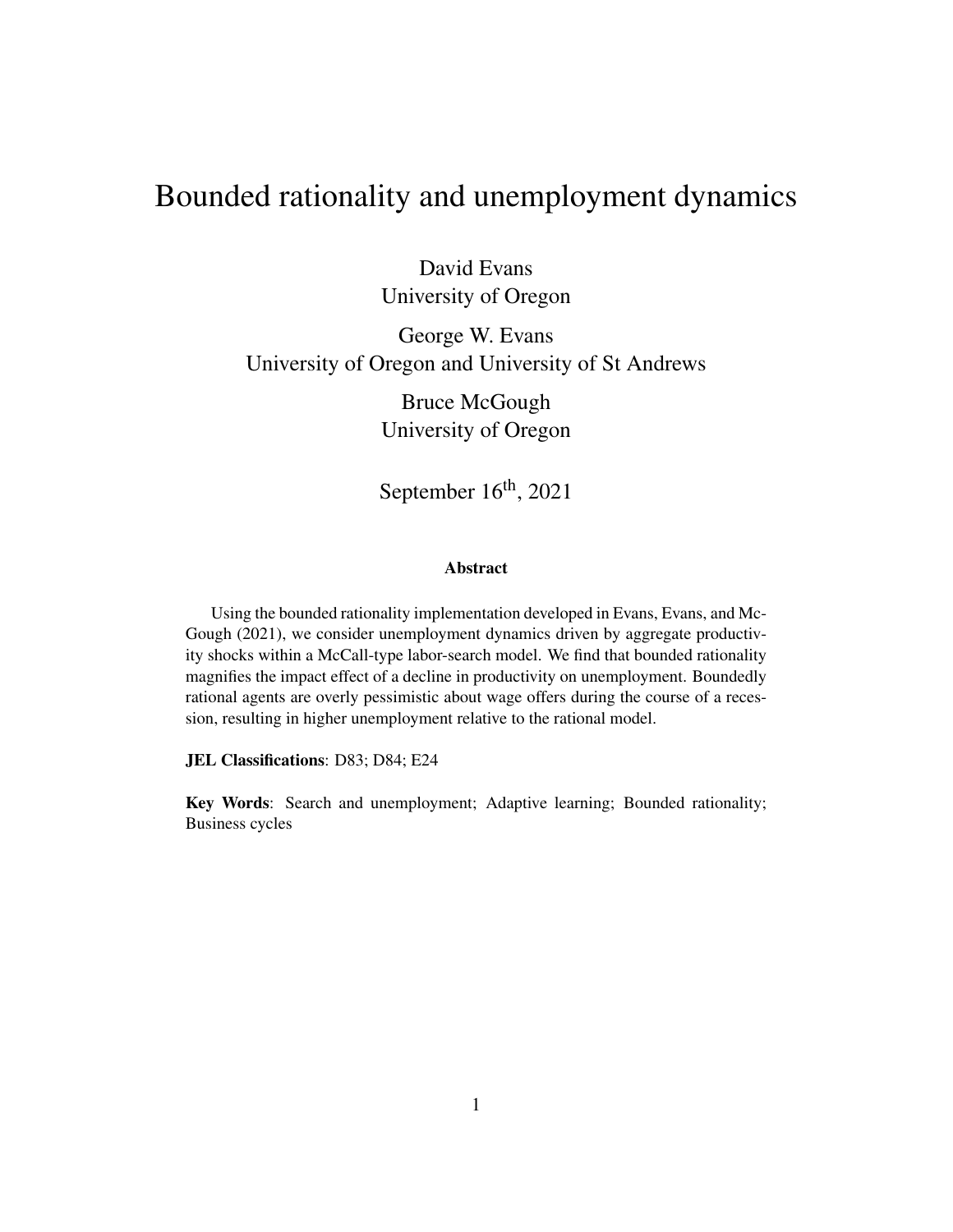## 1 Introduction

Search theoretic models of the labor market provide an important approach to explaining unemployment dynamics, for example see Rogerson, Shimer, and Wright (2005). Despite their attractiveness, these models struggle to match several important moments in the data when agents are taken as rational. A particularly notable example is the "Shimer Puzzle," which states that model-generated fluctuations in the unemployment rate over the business cycle are much smaller than found in the data: see Shimer (2005).

In Evans, Evans, and McGough (2021) we introduced bounded rationality into the Mc-Call search model. After establishing theoretical results showing asymptotic convergence to fully rational behavior, we investigated the implications of boundedly optimal decision making on unemployment dynamics. In particular, we established that our modeling approach has the potential to explain the frictional wage dispersion puzzle exposed by Hornstein, Krusell, and Violante (2011). In the current paper we extend the McCall framework to incorporate business cycle fluctuations and study the effect of the interaction of bounded rationality and search frictions on unemployment dynamics over the business cycle.

To capture the business cycle within the McCall framework, we assume agents' wages are in part driven by a 2-state Markov process calibrated to match business cycle frequencies. The reservation wages of rational agents depend on the aggregate state and fully reflect the state-dependent distributions of wage offers. Fully rational agents adjust their reservation wages downward in response to the fall in aggregate productivity. As a result, the fully rational model generates little variability in the unemployment rate over the business cycle.

Boundedly rational agents do not know distributions of wage offers and do not observe the aggregate state. Instead they adapt their reservation wages to recent experience. Relative to the rational counterpart, our model's unemployment dynamics exhibit two striking features: high spikes of unemployment at the outset of a recession and higher levels of unemployment during a prolonged recession. This is an outcome of boundedly rational agents being slower to adjust their beliefs in response to a change in the aggregate state. As a result, over the course of recession (expansion), boundedly rational agents are overly pessimistic (optimistic) about the value of a given wage offer relative to unemployment. Consequently, their reservation wages are higher (lower) than their rational counterpart which results in higher (lower) levels of unemployment and magnifies the difference between unemployment rates in sustained booms and sustained busts.

## 2 The model

A version of the McCall (1970) model was used by Evans, Evans, and McGough (2021) to study bounded optimality in a labor search environment. Here, we extend our version of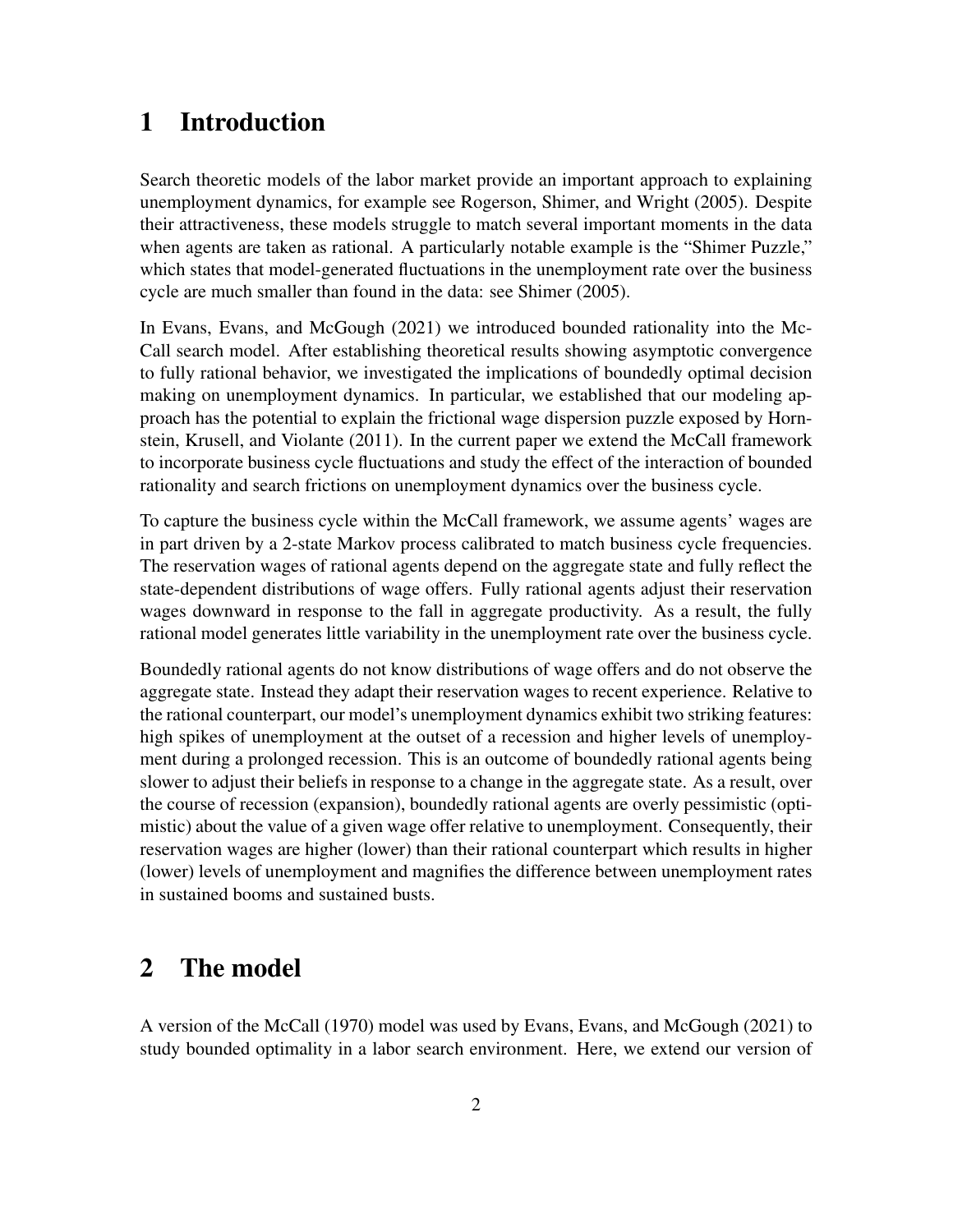the model to include time-varying productivity shocks. An infinitely-lived agent receives utility from consumption via the instantaneous utility function  $U$ . We assume that  $U$  is increasing and concave. Time is discrete, wages are paid in perishable goods, and there is no storage technology. The *wage offer* W is the product of the idiosyncratic component  $\hat{w}$ , referred to as the *match productivity*, and a time-varying aggregate productivity shock *z*; thus  $W = \hat{w} \cdot z$ . We take *z* as following a 2-state Markov process with states  $z_L < 1 < z_H$  and transition matrix *P*. If a wage offer is accepted, the match productivity remains constant over time but the worker's wage will fluctuate with the aggregate state until the worker quits or the job is destroyed.

At the beginning of a given period an agent decides whether or not to accept their current wage offer  $W = \hat{w} \cdot z$ . As discussed below the wage offered depends on whether or not they were employed the at end of the previous period. If the current wage offer is not accepted then the agent is unemployed in the current period and receives an unemployment benefit  $b > 0$ . At the beginning of the next period they receive a new wage offer  $W' = z' \hat{w}'$ where  $z'$  is the next period's aggregate productivity and  $\hat{w}'$  is drawn from a time-invariant exogenous distribution *F* (density dF) with support in  $[w_{min}, w_{max}]$ . If the current wage offer is accepted, then the agent receives the wage *W* in the current period. We assume exogenous job destruction parameterized by  $\alpha \in (0,1)$ . At the end of the period, with probability  $\alpha$  the match is destroyed and at the beginning of the next period the agent receives a new wage offer with match productivity drawn from *F*. With probability  $1-\alpha$ , the match with the firm is preserved and the agent enters the next period with the choice of either remaining with the firm, with the same match productivity, and hence with wage offer  $W' = \hat{w} \cdot z' = W \cdot z'/z$ , or quitting to unemployment.

We first discuss rational behavior. We assume that at the beginning of a given period the rational agent observes the aggregate state *z*. Let  $V^*(W, z)$  be the rational agent's value of receiving wage offer *W* when the state is *z*. Define  $Q^*(z) = EV^*(\hat{w} \cdot z, z)$ , where the expectation is taken over match productivities, as the value assigned by the agent, in aggregate state *z*, to a random wage draw at the beginning of the period. The rational agent's program may be written as follows:

$$
V^*(W,z) = \max \left\{ U(b) + \beta E\left(Q^*(z')|z\right), U(W) + \alpha \beta E\left(Q^*(z')|z\right) + (1-\alpha)\beta E\left(V^*\left(z'W/z,z'\right)|z\right) \right\}.
$$

It is well known (e.g. see Lemma 1 in the Appendix) that the rational agent's behavior is determined by a *reservation wage W*<sup>∗</sup> that depends on the aggregate state *z*: the agent accepts her wage offer *W* exactly when it exceeds *W*<sup>∗</sup> .

Remark 1. Proposition 1 in the Appendix establishes for a class of calibrations that the reservation wages satisfy

$$
z_L/z_H < W^*(z_L) / W^*(z_H),\tag{1}
$$

and this inequality holds for the calibration used in Section 3 as well.<sup>1</sup> This implies that the fall in wages resulting from a fall in aggregate productivity is larger than the corresponding

<sup>&</sup>lt;sup>1</sup>In the Appendix it is also shown that  $W^*(z_L) < W^*(z_H)$ .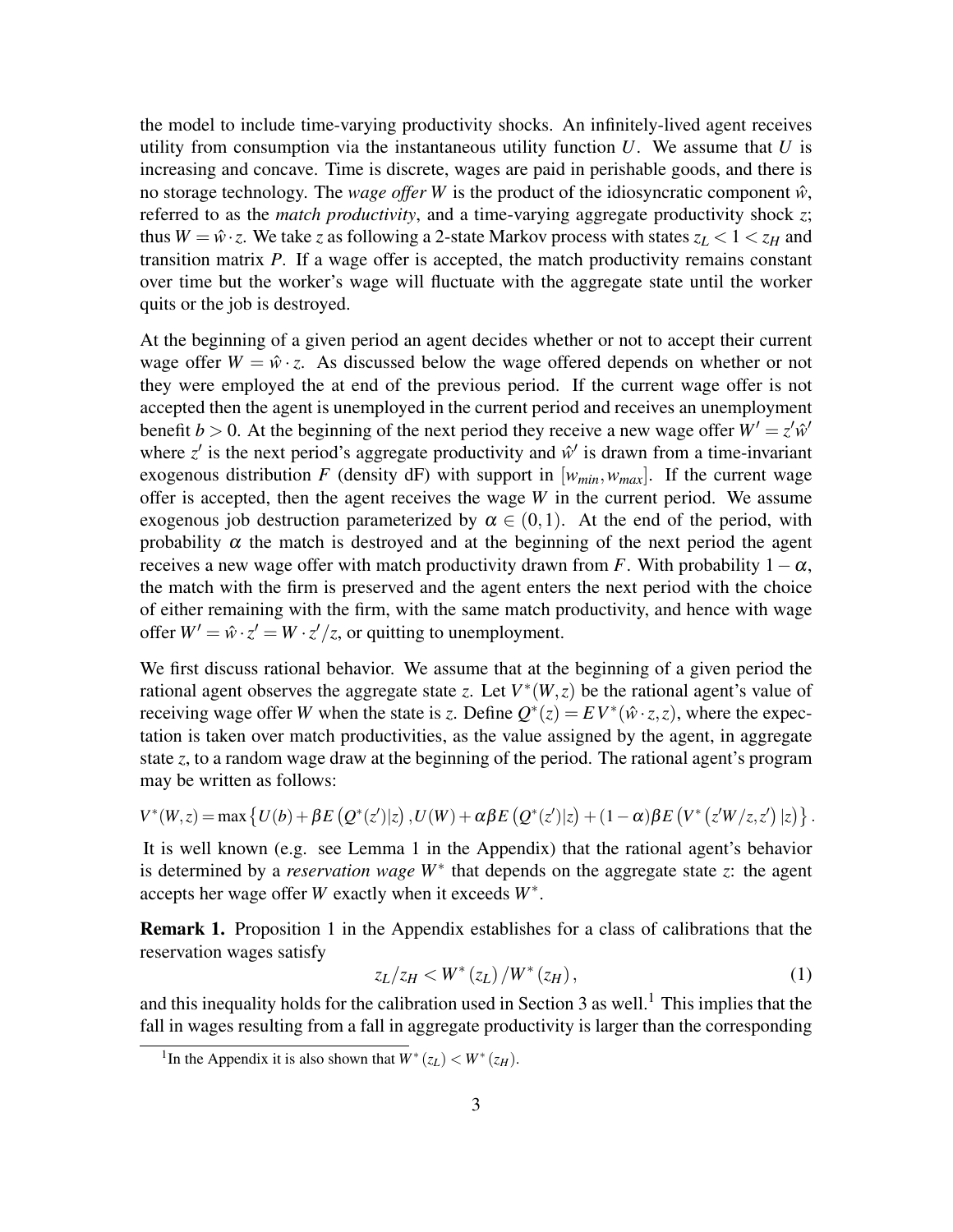fall in reservation wages. To understand this inequality, let  $\hat{w}_H^* = W^* (z_H)/z_H$  be the *reservation match productivity* in the boom, and similarly for  $\hat{w}_L^*$ . A given match productivity  $\hat{w}$  has higher contemporaneous return relative to unemployment benefits in a boom. This leads to the agent being more selective during a bust, i.e.  $\hat{w}_H^* < \hat{w}_L^*$ , which is equivalent to the inequality (1). See the Appendix for a more detailed development of this remark.

Now we turn to boundedly rational behavior which departs from full rationality in two distinct ways. First, the boundedly rational agent is either unaware of, or anyway fails to explicitly account for the impact of aggregate productivity on her future wages. And second, we adopt the bounded optimality approach to decision making emphasized by Evans and McGough (2018) and Evans, Evans, and McGough (2021), in which agents make decisions based on *perceived* trade-offs.

To implement our approach, denote by *Q* the agent's current perceived (i.e. subjective) value of receiving a random wage offer, and let  $V(W, Q)$  denote the perceived value of holding wage offer *W*. Boundedly optimal agents make decisions by solving the following optimization problem

$$
V(W,Q) = \max \left\{ U(b) + \beta Q, U(W) + \beta (1-\alpha) V(W,Q) + \beta \alpha Q \right\}.
$$

Note that if an agent accepts the wage offer *W* then  $V(W, Q) = \phi U(W) + \beta \alpha \phi Q$ , where  $\phi = (1 - \beta(1 - \alpha))^{-1}$ . The agent's *reservation wage*  $\bar{W}(Q)$  is defined implicitly via

$$
U(b) + \beta Q = \phi U(\bar{W}(Q)) + \beta \alpha \phi Q.
$$
 (2)

A boundedly rational agent with beliefs Q accepts wage offer *W* exactly when  $W > W(Q)$ .

It remains to detail how agents update beliefs as new data become available. We adopt the adaptive learning approach introduced by Bray and Savin (1986) and Marcet and Sargent (1989), and employed in a wide range of applications in macroeconomics and finance including, for example, Kasa (2004), Eusepi and Preston (2011), Slobodyan and Wouters (2012), Adam, Marcet, and Nicolini (2016), Branch, Petrosky-Nadeau, and Rocheteau (2016), Williams (2018), and Honkapohja and Mitra (2020).

For simplicity we assume that both unemployed and employed agents observe one random wage offer each period. Let  $Q_t$  be the value, perceived at the start of period  $t$ , of being unemployed. Noting that  $Q_t$  measures the agent's perception of the value of receiving a random wage draw, we assume that an agent who observes wage offer *W<sup>t</sup>* updates her beliefs *Q<sup>t</sup>* at the end of period *t* according to the algorithm

$$
Q_{t+1} = Q_t + \gamma_{t+1} \left( V(W_t, Q_t) - Q_t \right). \tag{3}
$$

Here  $\gamma_t \in (0,1)$  is the *gain* sequence, which measures the weight placed on new information. If the gain decreases to zero at an appropriate rate it is possible to show that beliefs converge almost surely to the *restricted perceptions value*  $\overline{Q}$ , which can be viewed as the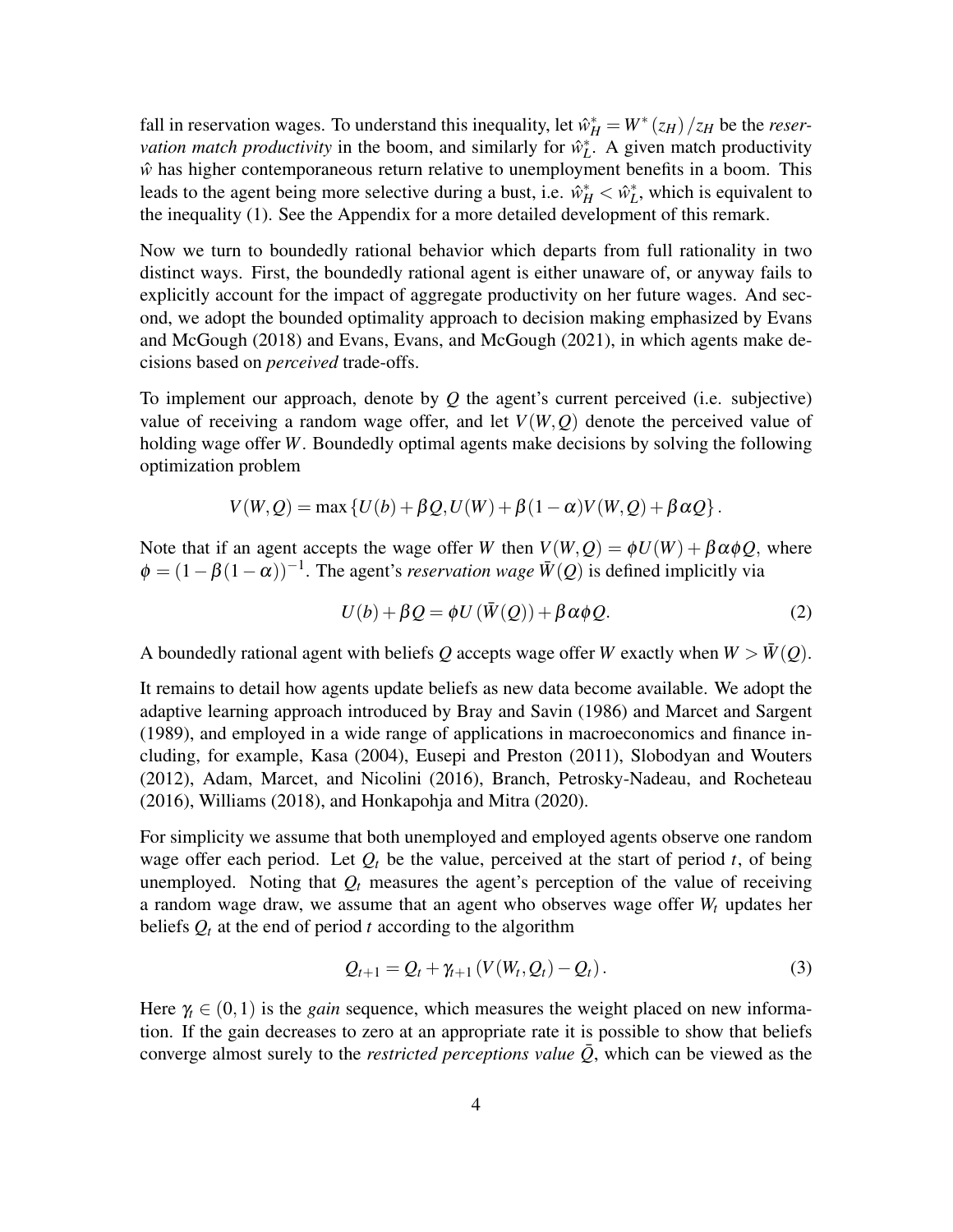optimal time-invariant beliefs.<sup>2</sup> We focus on the constant gain case,  $\gamma_t = \gamma$ , which is known to be useful for tracking structural change, here taking the form of switches between productivity regimes.

## 3 Unemployment dynamics

We now take our model as populated by many agents, which allows for analysis of interesting aggregates including the unemployment rate. In the rational model, the unemployment rate dynamics are given by

$$
u_t = (1 - h_t) u_{t-1} + (1 - u_{t-1}) (\alpha + (1 - \alpha) q_t),
$$

where  $h_t$  is the *hazard rate* of leaving unemployment, i.e. the probability per period of an unemployed agent becoming employed, and *q<sup>t</sup>* is the *quit rate*, which measures the proportion of agents employed in period *t* −1 who reject their wage offers in period *t*. <sup>3</sup> We note that the hazard rate depends on *z<sup>t</sup>* and the quit rate exhibits history dependence based the distribution of accepted wage offers.

In the boundedly rational model the unemployment rate in a given period depends on the joint distribution of beliefs and employment status across agents as well as on the aggregate state. We use simulations to study the implied dynamics.

We use the calibration from Evans, Evans, and McGough (2021). The time unit is months and the discount rate is  $\beta = 0.996$ , the monthly separation rate is  $\alpha = 3\%$ , and  $b = \$31,200$ giving a replacement rate of 41%. Finally, utility is *CRRA* with parameter  $\sigma = 3.25$  to match a job-finding rate of 43%. The exogenous wage distribution is assumed lognormal with shape parameters  $\mu = 11.0$ ,  $s = 0.25$ , which yields a median household wage of approximately \$60,000.<sup>4</sup>

Following Krusell and Smith (1998), the productivity shocks are  $\pm 1.0\%$ , and the transition matrix is tuned to accord with median cyclic durations in the post-war era: a median boom length of 58 months and a median bust length of 10 months.<sup>5</sup> Gray regions in the figures correspond to (simulated) recessions, and simulations were initialized in a bust.

For boundedly rational simulations we again follow Evans, Evans, and McGough (2021) and take an economy populated with 100,000 agents. We set the gain  $\gamma = 0.05$ .<sup>6</sup> Agents'

<sup>&</sup>lt;sup>2</sup>The restricted perceptions value  $\overline{Q}$  is the partial equilibrium analog to a *restricted perceptions equilibrium*: see Branch (2006) for a nice survey.

<sup>&</sup>lt;sup>3</sup>Within the context of our model, it is natural to refer to these endogenous separations as quits. In more general models, with bargaining over surpluses, these endogenous separations would be mutual.

<sup>&</sup>lt;sup>4</sup>The value of *s* gives an interquartile income range of \$50,583 to \$70,871.

<sup>5</sup>November 1948 to February 2020. Source: https://www.nber.org/cycles/cyclesmain.html

<sup>6</sup>Evans, Evans, and McGough (2021) discuss gain values at length and focus on gains of 0.05 and 0.1. Simulations with  $\gamma = 0.1$  yield similar results.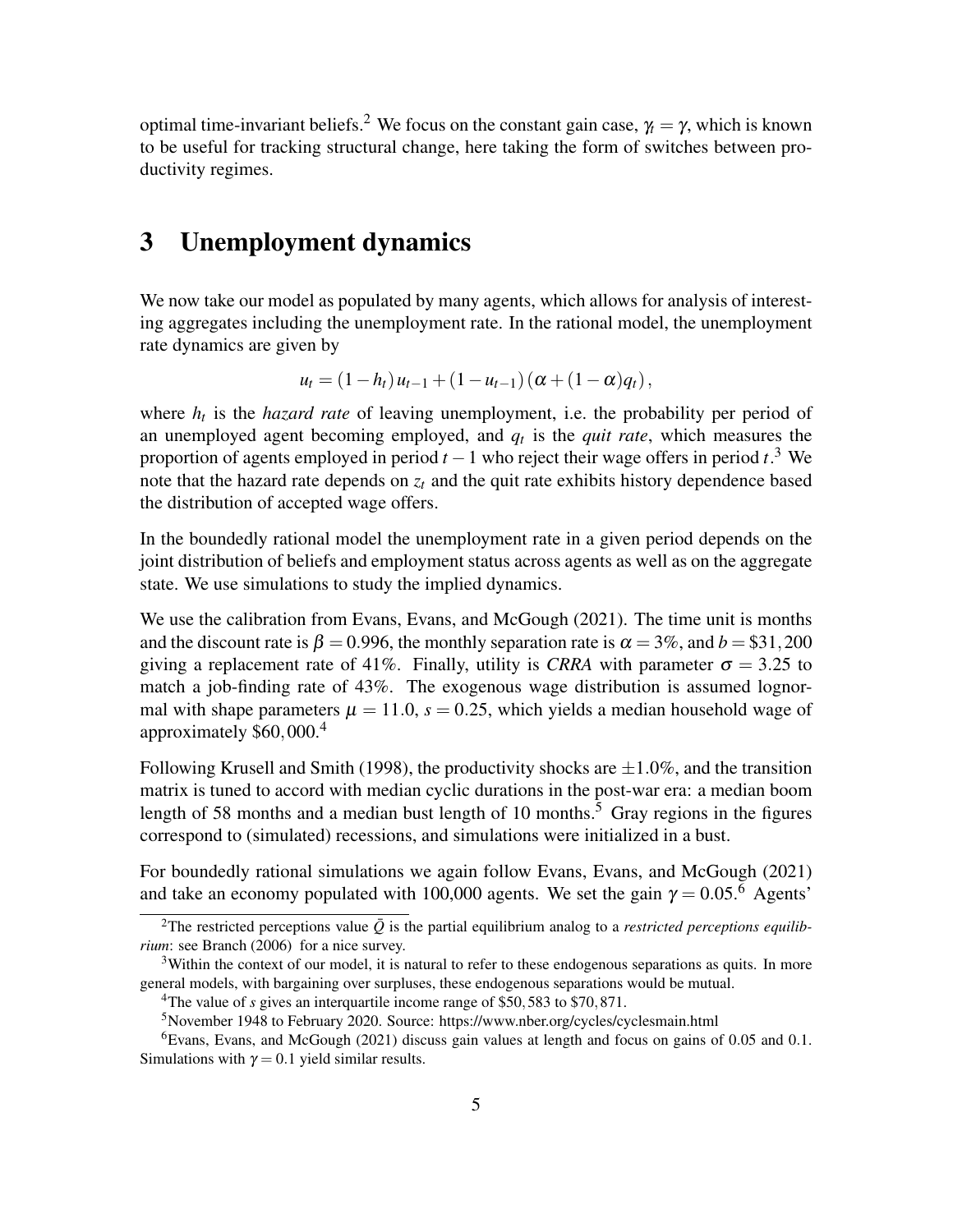beliefs are initialized by simulating the economy in a bust state for an extended period.

The upper panels of Figure 1 provide evidence for the amplification of business cycles induced by bounded rationality. While the unconditional mean unemployment rates for the rational and boundedly rational economies are the same, at 6.67%, the simulated productivity shocks induce much more volatility in the bounded rationality (BR) economy. Two features of the BR model's unemployment dynamics distinguish it from its rational expectations (RE) counterpart: an amplified impact response in case of negative shocks, and a more persistent *medium run* phenomenon discussed below. To understand the amplified



Figure 1: Time series of unemployment rate and decision errors. Shaded strips indicate recessions. In the upper panels horizontal lines identify medium-run unemployment levels. The upper-left panel demonstrates the unemployment response of the RE model to productivity shocks, and the upper-right panel shows the amplified response under BR. The lower panels show the proportions of BR agents making decision errors.

response on impact, first consider the behavior of rational agents entering a recession after an extended boom. As noted in Remark 1, the fall in wages caused by the decline in aggregate productivity is larger than the fall in the reservation wage. Therefore, some agents who were employed during the boom will quit at the onset of the bust because their reduced wages now fall below their new reservation wage. This causes the spikes in unemployment seen in the left panel of Figure 1.

Just as with rational agents, the wages of employed boundedly rational agents fall at the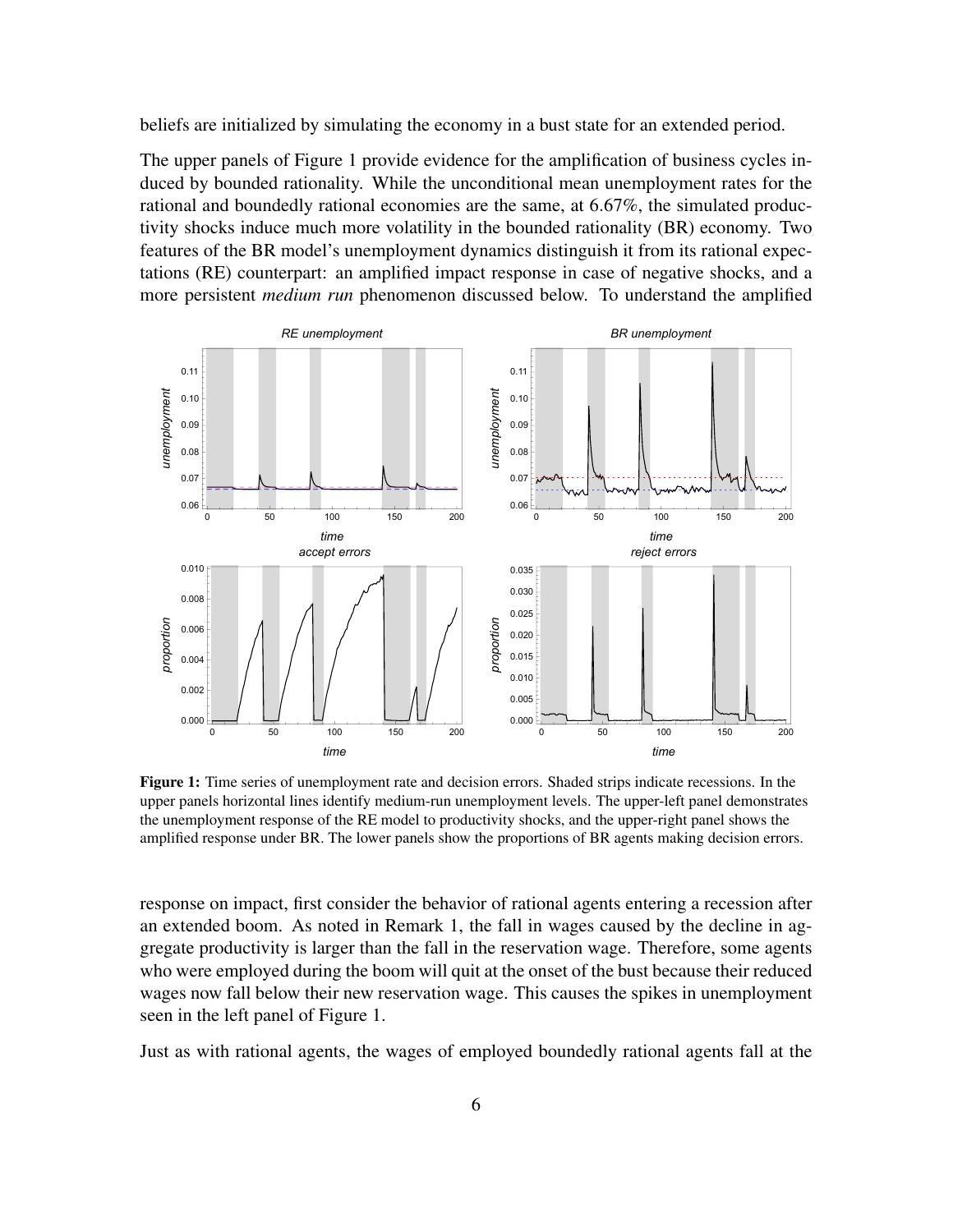onset of a bust; however, BR agents do not adjust their beliefs (and thus reservation wages) on impact. Therefore more employed BR agents find that their reduced wages fall below their reservation wage and reject wage offers that a rational agent would have accepted. We call these mistakenly rejected offers "reject errors" and plot the proportion of agents making reject errors in the lower right panel of Figure 1. The spike in reject errors represents a large mass of agents quitting to unemployment and contributes to the much larger spikes in unemployment observed in the top right panel of Figure 1.<sup>7</sup> In effect, during a recession BR agents are overly pessimistic about the value of any given wage offer relative to the value of unemployment.

The *medium-run* unemployment levels associated with booms and busts are defined as the levels obtained after the economy has been in a boom or a bust for an extended period. These levels are indicated by the horizontal (dashed) lines, with the upper (red) lines corresponding to busts. The inequalities given in Remark 1 imply that when agents are rational the medium-run unemployment rate is higher in a bust than in a boom. The same relationship holds in the BR case, and is, in fact, amplified: as a boom (bust) persists, BR agents remain overly optimistic (pessimistic) about wage offers relative to the value of unemployment. As a result, during the course, for example, of a boom BR agents accept wage offers that a rational agent would have rejected. These accept errors are plotted in the bottom left of Figure 1 and result in lower medium-run unemployment levels during a boom relative to the rational model.<sup>8</sup> The same logic holds during a bust. The initial spike in unemployed is caused by workers erroneously quitting to unemployment. After that spike, the reject errors represent unemployed BR workers rejecting wage offers a rational agent would have accepted. This results in a lower hazard rate of leaving unemployment and convergence to higher medium-run level of unemployment over an extended bust.

## 4 Conclusion

While our results have been obtained within the partial equilibrium framework of the Mc-Call model, the mechanisms at play suggest that analogous results could arise in general equilibrium environments, e.g. Diamond-Mortensen-Pissarides models. How much general equilibrium effects will dampen these mechanisms is the subject of current research.

 $7$ The reject errors are not fully responsible for the spike in unemployment. They represent approximately 60% of workers quitting to unemployment on impact of the bust. The remaining 40% are divided evenly among workers who would have quit even if behaving rationally and some additional employed workers quitting jobs a rational agent would have never accepted (see the discussion of accept errors during booms below).

<sup>&</sup>lt;sup>8</sup>An interesting property about accept errors is that they are cumulative. Once a BR agent erroneously accepts a wage offer they will continue accepting that offer until they are either fired or the next recession occurs.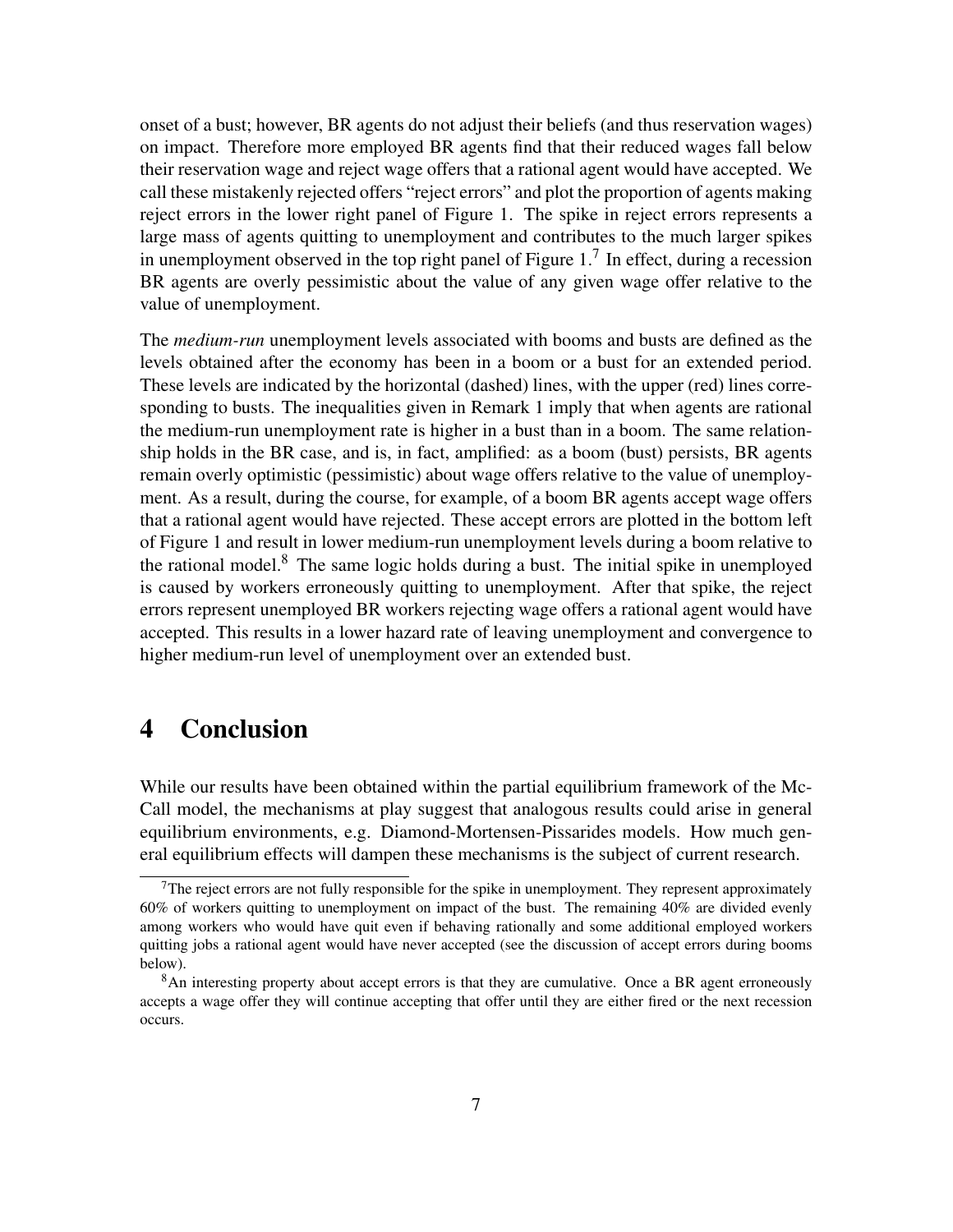## Appendix

The inequalities given in Remark 1 are satisfied in our calibrated model. While a proof for generic calibrations is not available, Proposition 1 below establishes the result for a special case. Specifically, Proposition 1 shows that, in the rational model and for transition matrices close enough to i.i.d., the onset of a bust leads to a fall in the reservation wage that is proportionally smaller than the corresponding fall in the wages of employed agents. It follows that this fall in reservation wages leads to a spike in unemployment.

It is helpful to redefine the rational agent's state as  $(\hat{w}, z)$  instead of  $(W, z)$ . The value,  $v^*(\hat{w}, z)$ , of having a match productivity  $\hat{w}$  if the aggregate state is *z* then solves the following Bellman equation

$$
v^*(\hat{w}, z) = \max \left\{ U(b) + \beta \mathbb{E} \left[ Q^*(z')|z \right], U(\hat{w}z) + \beta \mathbb{E} \left[ \alpha Q^*(z') + (1 - \alpha)v^*(\hat{w}, z')|z \right] \right\}
$$
(4)  

$$
Q^*(z) = \int v^*(\hat{w}, z) dF(\hat{w}).
$$
(5)

The following Lemma confirms the standard properties of the worker's value function and decision rules.

**Lemma 1** The value function  $v^*(\hat{w}, z)$  that solves (4)-(5) is continuous and weakly increas*ing in w*ˆ. *There exists a reservation productivity w*<sup>∗</sup> (*z*) *such that the worker accepts all wage offers with productivity greater than w*<sup>∗</sup> (*z*). *For all w*ˆ > *w* ∗ (*z*)*, v*<sup>∗</sup> (*w*ˆ,*z*) *is strictly increasing*  $in \hat{w}$ .

**Proof.** Let  $v \to T(v)$  be the Bellman map associated with the maximization problem (4)-(5). Suppose that  $v(\hat{w}, z)$  is weakly increasing and continuous in  $\hat{w}$ . As

$$
U(\hat{w}z) + \beta \mathbb{E}\left[\alpha Q^*(z') + (1 - \alpha)v(\hat{w}, z')|z\right]
$$
 (6)

is then strictly increasing and continuous in  $\hat{w}$  and  $U(b) + \beta \mathbb{E}[Q^*(z')|z]$  is constant we can conclude that  $T(v)$  is weakly increasing and continuous in  $\hat{w}$ . Standard approaches imply that *T* is a contraction and since the set of weakly increasing and continuous functions is closed we have that the unique fixed point of *T* is weakly increasing and continuous in  $\hat{w}$ .

The remaining two claims follow directly from our result that

$$
U(\hat{w}z) + \beta \mathbb{E}\left[\alpha Q^*(z') + (1-\alpha)v^*(\hat{w},z')|z\right]
$$

is strictly increasing and continuous in  $\hat{w}$ .

With the properties of Lemma 1 in hand we are able to show that for transition matrices close enough to i.i.d. the onset of a bust leads to a fall in the reservation wage that is smaller than the corresponding fall in productivity.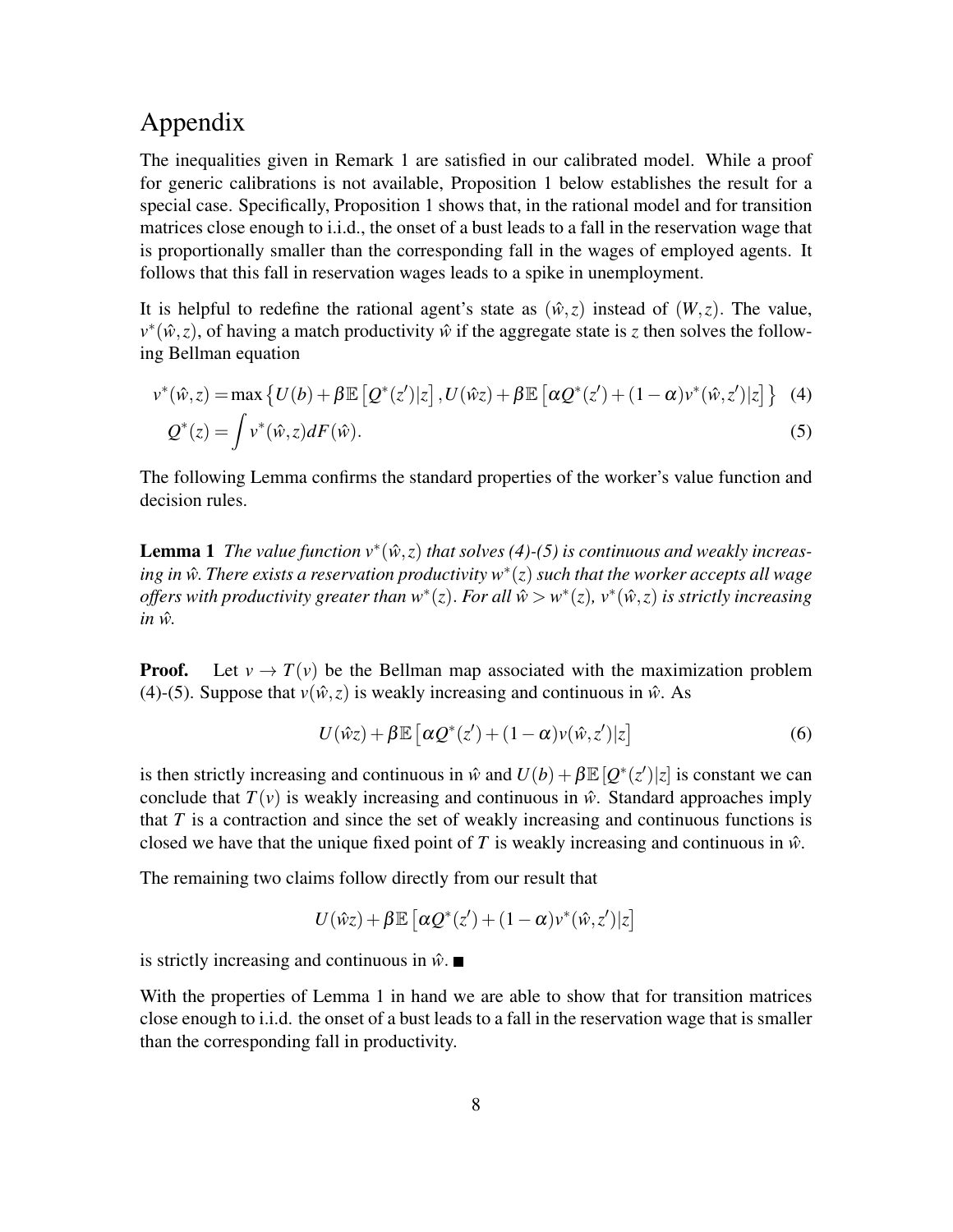**Proposition 1** Let  $\mathscr P$  be the set of all  $2 \times 2$  *i.i.d.* transition matrices and  $d_{\mathscr P}(P)$  be the *minimum distance from P to an element of*  $\mathscr P$ *. There exists*  $\gamma > 0$  *such that*  $d_{\mathscr P}(P) < \gamma$  $\frac{1}{2}$ *implies*  $z_L W_H^* / z_H < W_L^* < W_H^*$ .

**Proof.** We will show that  $z_L W_H^* / z_H < W_L^* < W_H^*$  holds for all i.i.d. transition matrices. The result then follows by continuity. When  $\overline{P}$  is i.i.d., the reservation productivity  $w^*(z)$  must satisfy

$$
U(w^*(z)z)+\beta \mathbb{E}\left[\alpha Q^*(z')+(1-\alpha)v^*(w^*(z),z')\right]=U(b)+\beta \mathbb{E}\left[Q^*(z')\right].
$$

Define

$$
g(\hat{w},z) = U(\hat{w}z) + \beta \mathbb{E} \left[ \alpha Q^*(z') + (1-\alpha)v^*(\hat{w},z') \right].
$$

Since  $v^*$  is weakly increasing in  $\hat{w}$  and  $z_L < z_H$ , we have that  $g(\hat{w}, z_L) < g(\hat{w}, z_H)$  for all  $\hat{w} > 0$ , and that  $g(\hat{w}, z)$  is strictly increasing in  $\hat{w}$ . As  $U(b) + \beta \mathbb{E}[Q^*(z')]$  is independent of *z*, we conclude that  $w^*(z_L) > w^*(z_H)$ , which implies the first inequality:  $z_L W_H^* / z_H < W_L^*$ .

As  $z_L w^*(z_L) = W^*_L$  and  $z_H w^*(z_H) = W^*_H$  we conclude that

$$
U(W_L^*) + \beta \mathbb{E} \left[ \alpha Q^*(z') + (1 - \alpha) v^*(w^*(z_L), z') \right] = U(W_H^*) + \beta \mathbb{E} \left[ \alpha Q^*(z') + (1 - \alpha) v^*(w^*(z_H), z') \right].
$$

Lemma 1 implies that  $v(\hat{w}, z)$  is weakly increasing in  $\hat{w}$  and  $v^*(\hat{w}, z_H)$  is strictly increasing for all  $\hat{w} > w^*(z_H)$ . As  $w^*(z_L) > w^*(z_H)$ , we can immediately conclude that

$$
\mathbb{E}\left[\alpha Q^*(z')+(1-\alpha)v^*(w^*(z_L),z')\right] > \mathbb{E}\left[\alpha Q^*(z')+(1-\alpha)v^*(w^*(z_H),z')\right],
$$

and hence  $W_L^* < W_H^*$  as desired.

### References

- ADAM, K., A. MARCET, AND J. P. NICOLINI (2016): "Stock Market Volatility and Learning," *Journal of Finance*, 71, 33–82.
- BRANCH, W. (2006): "Restricted Perceptions Equilibria and Learning in Macroeconomics," in Colander (2006), pp. 135–160.
- BRANCH, W. A., N. PETROSKY-NADEAU, AND G. ROCHETEAU (2016): "Financial frictions, the housing market, and unemployment," *Journal of Economic Theory*, 164, 101– 135, Symposium Issue on Money and Liquidity.
- BRAY, M. M., AND N. E. SAVIN (1986): "Rational Expectations Equilibria, Learning, and Model Specification," *Econometrica*, 54(5), 1129–1160.

COLANDER, D. (2006): *Post Walrasian Macroeconomics*. Cambridge, Cambridge, U.K.